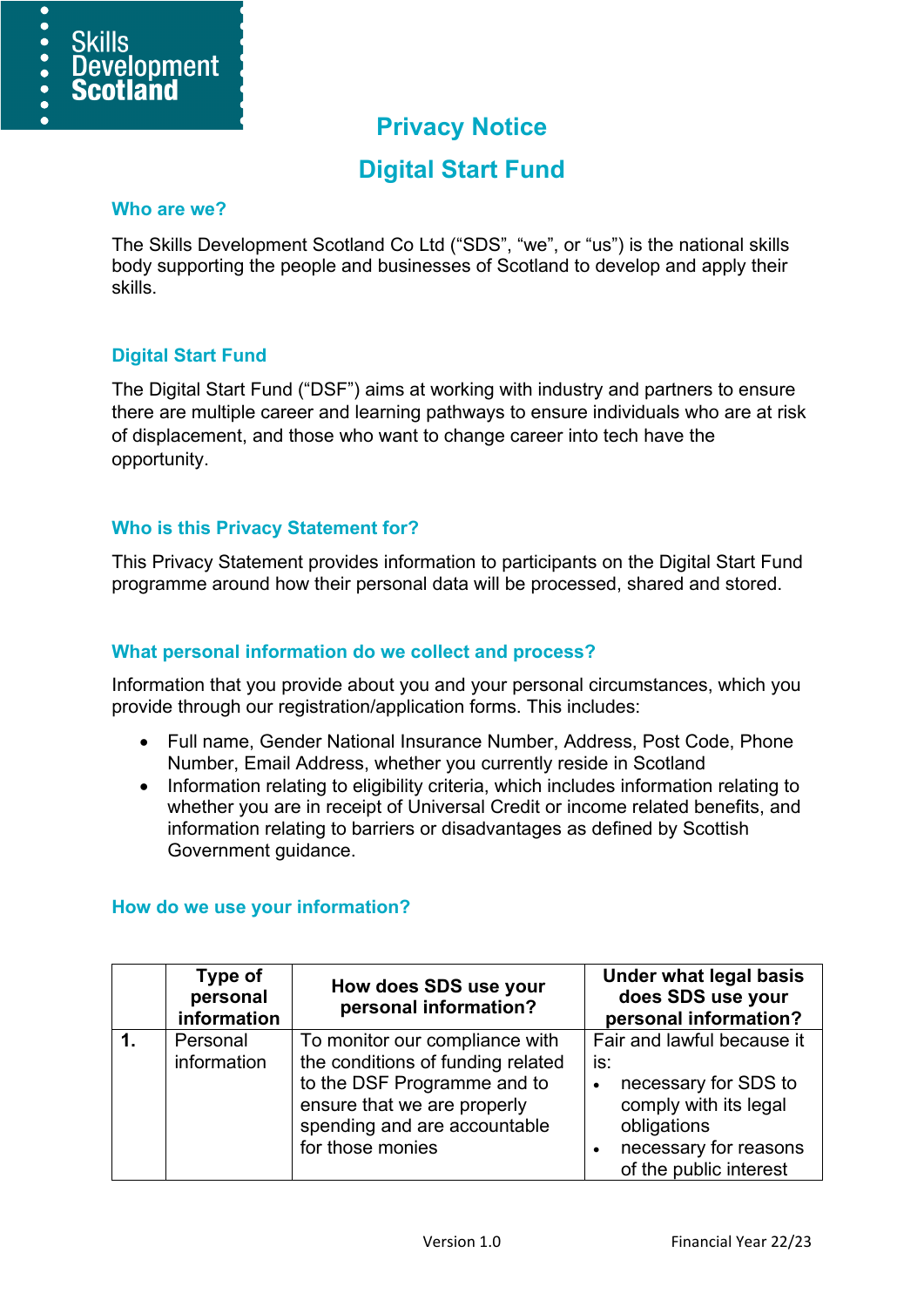|    |                                                     |                                                                                                                                                                                                                                                            | necessary for reasons<br>of substantial public<br>interest                                                                                                                                                         |
|----|-----------------------------------------------------|------------------------------------------------------------------------------------------------------------------------------------------------------------------------------------------------------------------------------------------------------------|--------------------------------------------------------------------------------------------------------------------------------------------------------------------------------------------------------------------|
| 2. | Contact<br>information.                             | To monitor, audit and evaluate<br>the quality of your individual<br>training and the DSF Programme<br>generally. (Evaluating may<br>include requesting you to<br>complete any questionnaire<br>issued by or on behalf of SDS<br>and/or Scottish Ministers) | Fair and lawful because it<br>is:<br>necessary for SDS to<br>comply with its legal<br>obligations<br>necessary for reason<br>of the public interest                                                                |
| 3. | Personal<br>information,<br>Contact<br>information. | To undertake research regarding<br>the outcome, value and impact of<br>the DSF Programme and to<br>assist with policy development.                                                                                                                         | Fair and lawful because it<br>is:<br>necessary for SDS to<br>comply with its legal<br>obligations<br>necessary for reasons<br>of the public interest<br>necessary for reasons<br>of substantial public<br>interest |

# **When might we share your information?**

The information collected shall be held by us or on our behalf and may be passed by us to other public bodies concerned with one or more of the following:

- economic development
- skills development
- awards for vocational qualifications
- maintaining educational standards
- the provision of other public services or benefits
- our internal/external auditors in each case, to the extent required to fulfil their respective public functions.

Your following personal information will be visible on our database and will be accessible to SDS and the approved training provider who will deliver your training for the duration of the contract. The purpose of this information is to enable both to verify participants based on their evidence for eligibility, and to check whether or not applicants have already received training funded by the DSF:

- Your full name
- Gender
- Date of birth
- Address
- Telephone number (home, mobile)
- Email address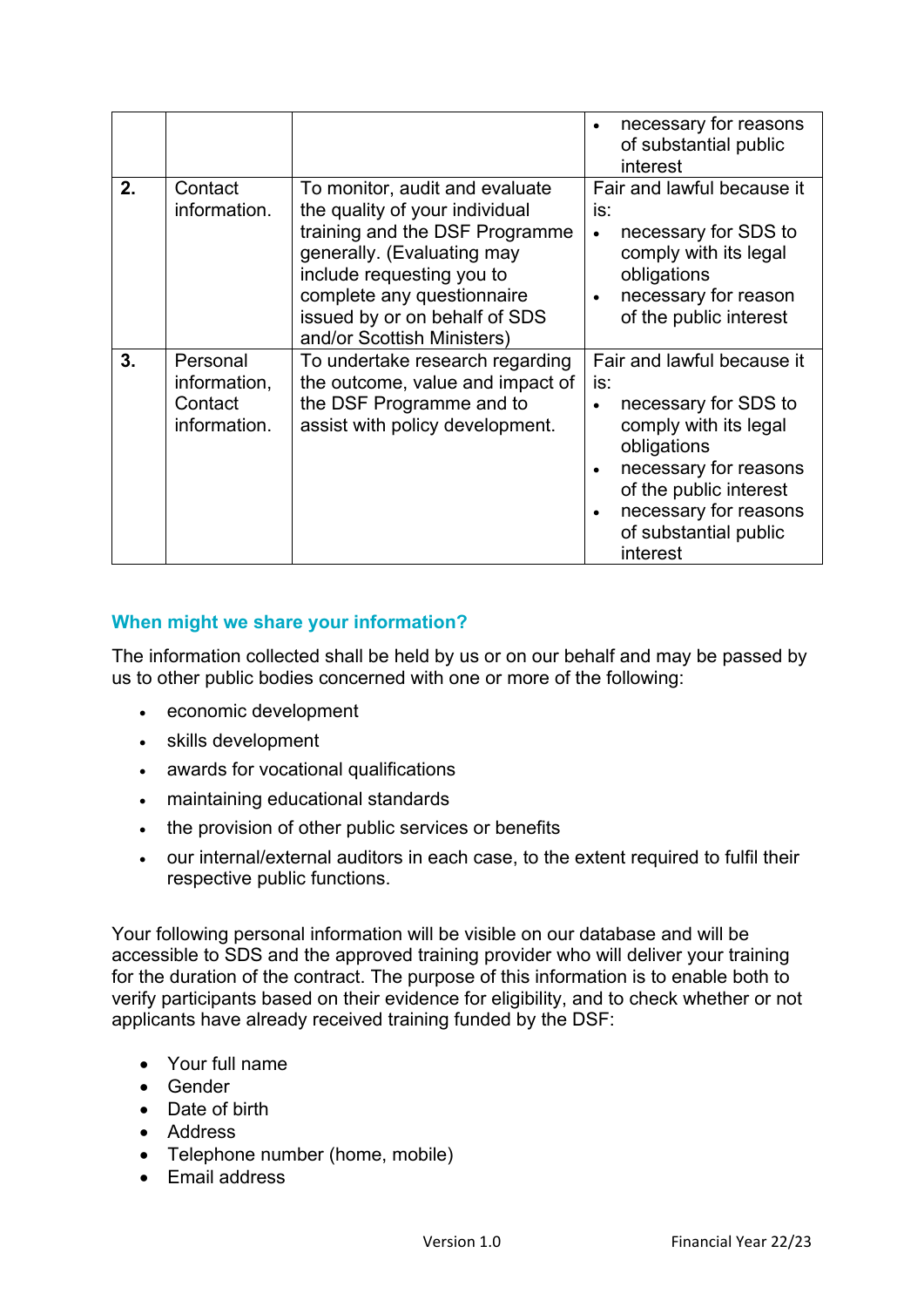• National Insurance Number

## **How do we protect your information?**

Skills Development Scotland maintain a high standard of both physical and network security designed to protect paper or electronic forms of storage to hold and process your personal information.

Information that we hold about you will be subject to rigorous safeguards to ensure that it isn't accessed or disclosed inappropriately. We also take steps to ensure that your information is not damaged or rendered unavailable to those who have a right to see it.

To meet confidentiality requirements for our customers, stakeholders, and staff, Skills Development Scotland has Confidentiality, Data Protection and Information Technology notices in place and we ensure that staff are fully aware of these and the associated guidance in relation to your personal information. These also apply when we dispose of paper records and delete electronic information in ways that ensure that your information cannot be recreated.

## **How long do we store your information?**

Once you have been verified as a participant under the DSF programme, your personal information will be stored in our systems for 3 years after the final payment you receive. This is to allow a period for us to audit, monitor, and evaluate participants on the fund.

If you require any further detail or clarification on how long we will keep your personal information for and our reason for doing so, please feel free to get in touch with us through the contact information provided in the contact section below.

## **Your Rights**

Under Data Protection legislation – including the UK GDPR and Data Protection Act 2018 - you have a number of rights in relation to how your personal information is processed.

If you wish to find out what these rights are, please see **[www.sds.co.uk/privacy](http://www.sds.co.uk/privacy)** and get in touch with [DPO@sds.co.uk](mailto:DPO@sds.co.uk) if you wish to find out more information or enact one of those rights.

## **Updating Information**

Please let us know if the personal information which we hold about needs to be corrected or updated.

#### **Notice Amendments**